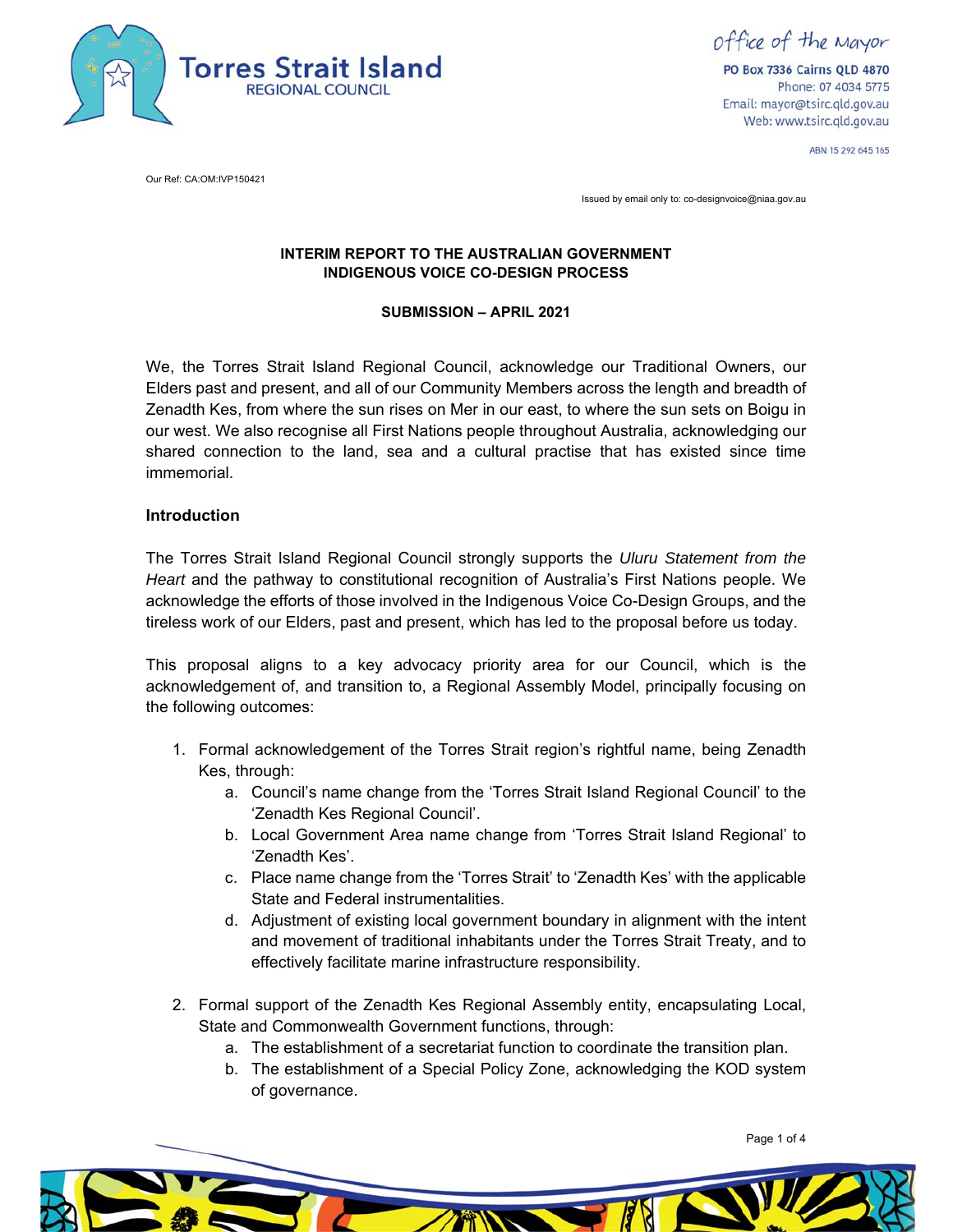c. The Zenadth Kes Regional Assembly entity be endorsed, and appropriately funded as a third group within the Indigenous Voice Co-Design process.

Moving to a Regional Assembly model means a greater level of autonomy to discharge Local, State and Commonwealth powers in one governing entity, reducing unnecessary duplication and formally recognising the principles of Ailan Kastom, and traditional systems of governance.

#### *Regional Assembly Transitional Plan:*

 The Regional Assembly Transition Plan, as authorised by the Torres Strait Regional Authority in June 2018 (and published in July 2018), provides a detailed regional history, articulation of a preferred model, and a roadmap for the successful delivery of the Regional Assembly body.

 The abovementioned plan, as previously endorsed by regional leaders, was formally endorsed by Council during a Special Meeting on 28 July 2020.

 The plan can be viewed or downloaded here: sition%20Management%20Plan%20July%202018.pdf http://tsirc.qld.gov.au/sites/default/files/TSRA%20Regional%20Governance%20Committee%20Tran

#### *The Zenadth Kes Name:*

 Council formally endorsed both the local government name change (to Zenadth Kes Regional Council), and the place name change (to Zenadth Kes) during its Ordinary Meeting on 21 July 2020.

 The Zenadth Kes name originated as part of discussions led by the late Adhi Ephraim Bani during a Cultural workshop in 1989.

 The origins of the Zenadth Kes name can be viewed or downloaded here: http://tsirc.qld.gov.au/sites/default/files/Zenadth%20Kes%20Acronym.pdf

#### **Response**

Council has several key response points to the Proposal for an Indigenous Voice, as articulated below.

#### *1. National Voice - Function & Scope:*

The detailed proposal articulates the core function and scope of the National Voice as:

 **"Parliament and the Australian Government obliged to consult the National Voice on a narrow range of proposed laws which are exclusive to Aboriginal and Torres Strait Islander people and would be expected to consult on a broader component.** 

**Parliament and the Australian Government to engage as early as possible in development of policy and laws.** 

**The obligation would be non-justiciable, nor affect the validity of any laws."** 

 Council acknowledges the plausible approach to consult Aboriginal and Torres Strait Islander people on relevant policy and laws, however echoes and supports statements made by the

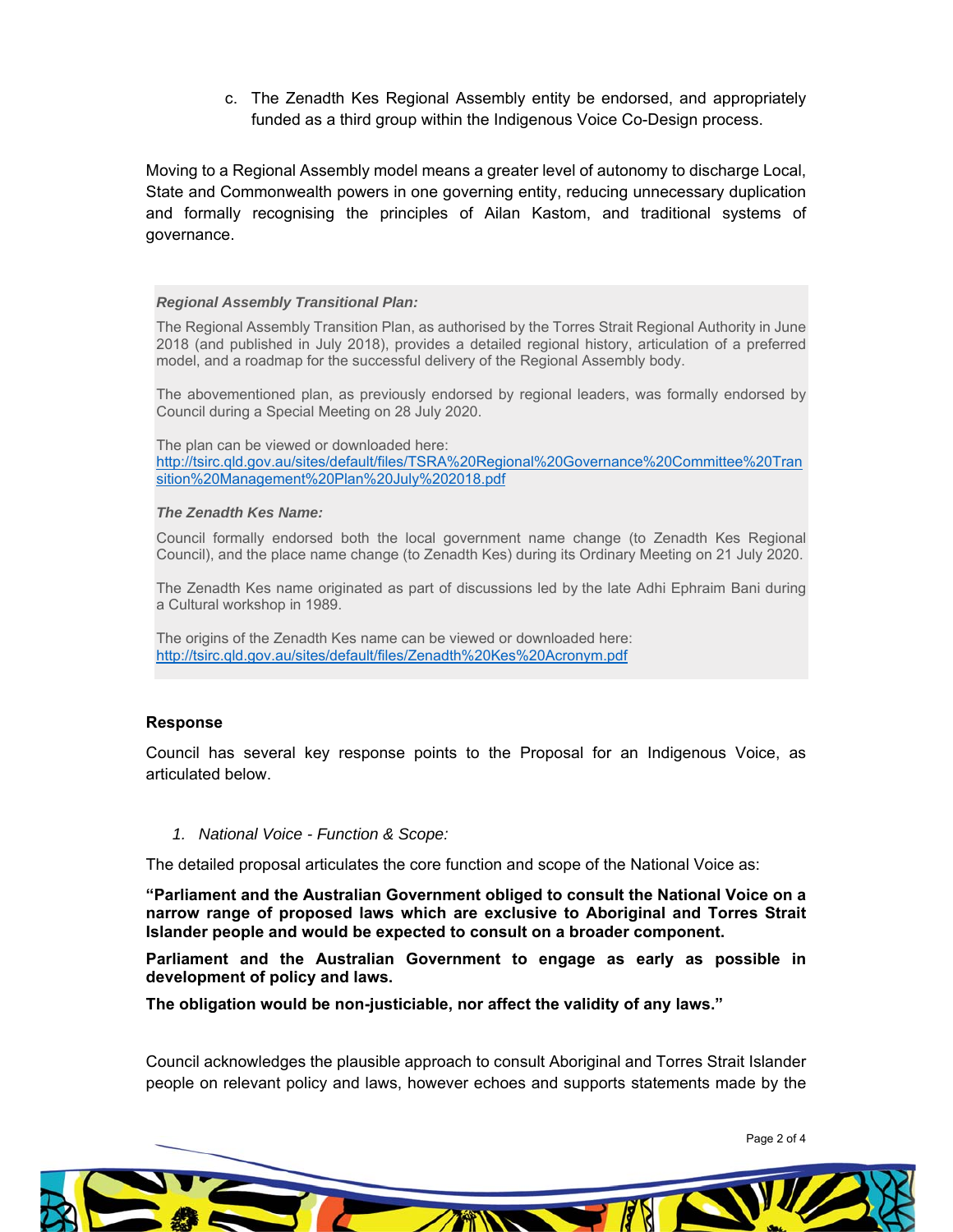Torres Shire Council in their submission to this process, that "*this advice must have legal force by being enshrined in the Australian Constitution*".

 *development of policy and laws*"; this is a fundamental principle for our region, which often Council would also like to reinforce the importance to "*engage as early as possible in the*  due to our geographical constraints and communication challenges, the engagement process does not extend our remote local communities, unless arranged by and at a cost to Council.

# *2. Local & Regional Voice – Purpose:*

# **"To enable Aboriginal and Torres Strait Islander people in every community to have a greater say in public policy, programs and service delivery affecting their lives through shared decision making in partnership with governments."**

In a direct misalignment with Torres Strait Islander aspirations to re-govern their own affairs, the Torres Strait region today, has excessive and often duplicated levels of governance. The Westminster System in Australia over the past century has introduced intermittent legislative changes to the region, however as outlined in the Torres Strait Regional Authority's Regional Assembly Transition Plan (2018), there is still significant reform required to address these aspirations.

 At a high level, the purpose articulated within the Local and Regional Voice, aligns to Ailan Kastom, and traditional systems of governance, by ensuring greater autonomy and engagement within our remote local communities.

Although there are many duplicated levels of governance centred around the commercial hub of Thursday Island, as stated in the point above, due to our geographical constraints and communication challenges, engagement models more often that not, do not extend our outer island communities, unless arranged by Council and at great expense to Council.

## *3. Membership Models:*

 Council acknowledges, and was pleased to see within the Interim Report, the recognition of the Torres Strait Islander Members articulated within both the 'Structural Link' and 'Direct Election' models.

Council also acknowledges that each region's pathway to setting up their Local and Regional Voice will be different. Due to the level of work already undertaken by former and current leaders within our region to develop a Regional Assembly model, we strongly recommend this model and approach for our region.

## **Conclusion**

 Council acknowledges the Co-Chairs; Professor Dr Marcia Langton AO, Professor Tom Calma AO, and other Members of the Senior Advisory, National, and Local and Regional Co-Design Groups for their work on the *Australian Government: Indigenous Voice Co-design Process*  and appreciates the opportunity to provide feedback on the Interim Report.